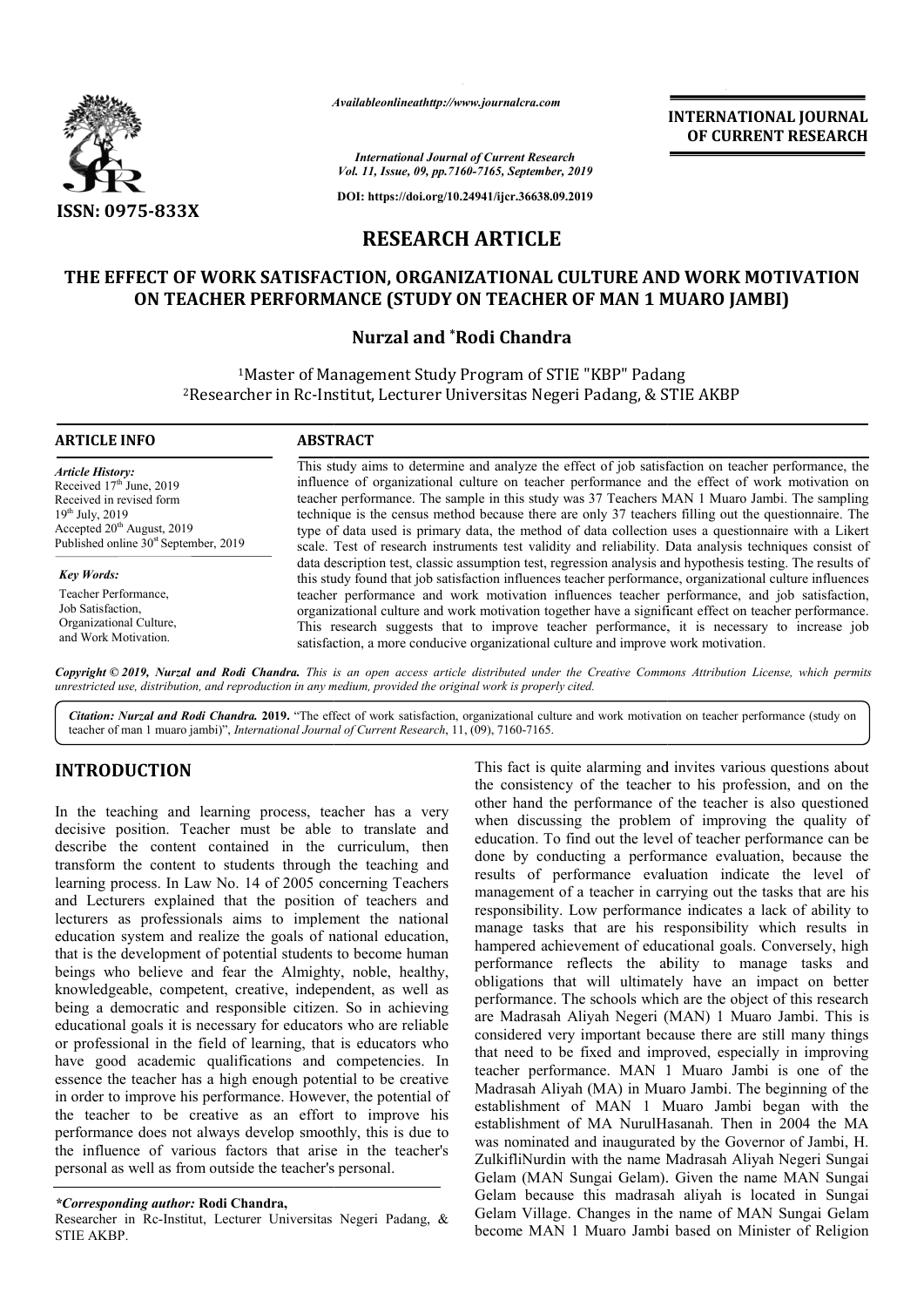Decree Number 681 of 2016 concerning Change of Names of Public Madrasah Aliyah, Madrasah TsanawiyahNegeri, and Madrasah IbtidaiyahNegeri in Jambi Province. The development of MAN 1 Muaro Jambi can be seen based on the results of the National Examination (UN) in Muaro Jambi in 2018 for the level of Madrasah Aliyah (MA). It is known that the average value is 55.56. MAN InsanCendekia is MAN which gets the highest score for science and social studies majors, while MAN 1 Muaro Jambi gets an average score below 55.56. The following table 1.1 shows the average scores of National Examination of MAN 1 Muaro Jambi and three other MAN in Muaro Jambi. Based on the table above, it can be seen that the average value of National Examination of MAN 1 Muaro Jambi is below 55.56. The average score of this National Examination reflects the low achievement of students in doing the National Examination. The low level of student achievement is influenced by the performance of teachers who teach at MAN 1 Muaro Jambi. This condition needs a serious attention, considering the student achievement depends on the competence and performance of the teacher, especially the learning process in the classroom. Based on the author's experience at MAN 1 Muaro Jambi, many teachers are found who do not carry out their duties properly. In the preparation of learning tools, some teachers are still constrained about how to develop a syllabus and Learning Implementation Plan (RPP). In the implementation of the learning process the teacher still uses conventional models, does not vary the learning model and rarely uses learning media so that learning seems monotonous.

Teachers in conducting assessments are also constrained in doing how to assess good learning outcomes, for example in making questions teachers pay less attention to learning achievement indicators so that the questions made are less able to measure the learning outcomes and learning objectives are not achieved. The following table describes the academic qualifications and staffing status of MAN 1 Muaro Jambi teachers in 2018. With Master Degree education. In terms of employee status, 23 teachers were Non Civil Servants (PNS) and 13 people as civil servants. The efforts to improve the quality of school education must be more focused on improving the quality of human resources, in this case is the teacher. In this context, the teacher's performance quality improvement program is very relevant and very strategic, to develop students' creativity as well as improve student learning outcomes given their functions and roles as managers of educational institutions at the operational level. Teacher performance is influenced by various factors, one of the factors that is suspected is job satisfaction. When an individual works for an organization, agency or company, the work that he accomplishes will affect the level of productivity of the organization, therefore, the views and feelings of individuals towards their work must be maintained on the positive side of their work, in other words the individual must have and maintain his job satisfaction so that his productivity can continue to be improved. Job satisfaction is one of the factors that is very important for individuals in working, to get optimal results. Hasibuan (2006), defines job satisfaction as an emotional attitude that is pleasant and loves his work, this attitude is reflected by work morale, discipline, and work performance.

#### **Literature Review**

Performance: According to Anwar (2000), performance (work performance) is the work result in the quality and quantity achieved by an employee in carrying out his duties in accordance with the responsibilities given to him. Whereas Hasibuan (2006), argues that performance (work performance) is a result of work achieved by someone in carrying out the tasks assigned to him based on skills, experience and sincerity as well as time. Then according to Nawawi (2006), performance is defined as the ability of an employee to complete his task well and produce something in accordance with the goals of the organization. According to Handoko (2006), one measure of the success of employee career coaching is performance or work implementation. Every company or organization, both government and private, has its own way of achieving good performance. Based on the several theories above, it can be concluded, that what is meant by teacher performance is the work of a teacher in carrying out his duties and responsibilities as a professional educator, both from planning, implementation and evaluating learning.

**Job satisfaction:** According to Rivai (2010), argues that satisfaction is an evaluation that describes someone with a feeling of being happy or not satisfied in work. Hasibuan (2006), defines job satisfaction as an emotional attitude that is pleasant and loves his work. This attitude is reflected by work morale, discipline, and work performance. Job satisfaction is enjoyed in work, outside work, and a combination of the two. According to Handoko (2006) states that job satisfaction (job satisfaction) is an emotional state that is pleasant or unpleasant with which employees view their work.

**Organizational culture:** According to Rivai (2010) argues that organizational culture is what employees feel and how this perception creates an exemplary pattern of beliefs, values, and expectations. Organizational culture according to Sutikno (2012) is a culture that is built on institutions that have a certain character, is something that is built from the results of a meeting between the values adopted by the leader and the values adopted by the employees in the organization. Furthermore, Kuncoro in Sagala (2008), organizational culture that is more organic than mechanical, culture cannot be built or assembled, but must be cultivated, cultivated, and developed.

**Work motivation:** According to Usman (2010) states that motivation is a desire found in an individual person so that it can stimulate him to take actions or something that is the basis or reason for someone behaving. Motivation is also interpreted as a desire or need that lies behind a person so he is motivated to work. A person's motivation is determined by the intensity of the motive. Furthermore, Rivai (2010) motivation is a process to try to influence someone to do what we want. Someone who is very motivated is people who carry out substantial efforts, to support the production goals of the work unit, and the organization where he works. The concept of motivation is an important concept of study about individual performance. So, performance motivation is something that gives rise to encouragement or morale.

## **RESEARCH METHODS**

This study belongs to the research on causality. The population of this study were 37 teachers of MAN 1 Muaro Jambi. The sampling technique is using the census method, that is sampling method by determining the number of samples equal to the population (the number of population is the same as the sample). The data analysis technique used in this study is descriptive analysis by looking at the level of achievement of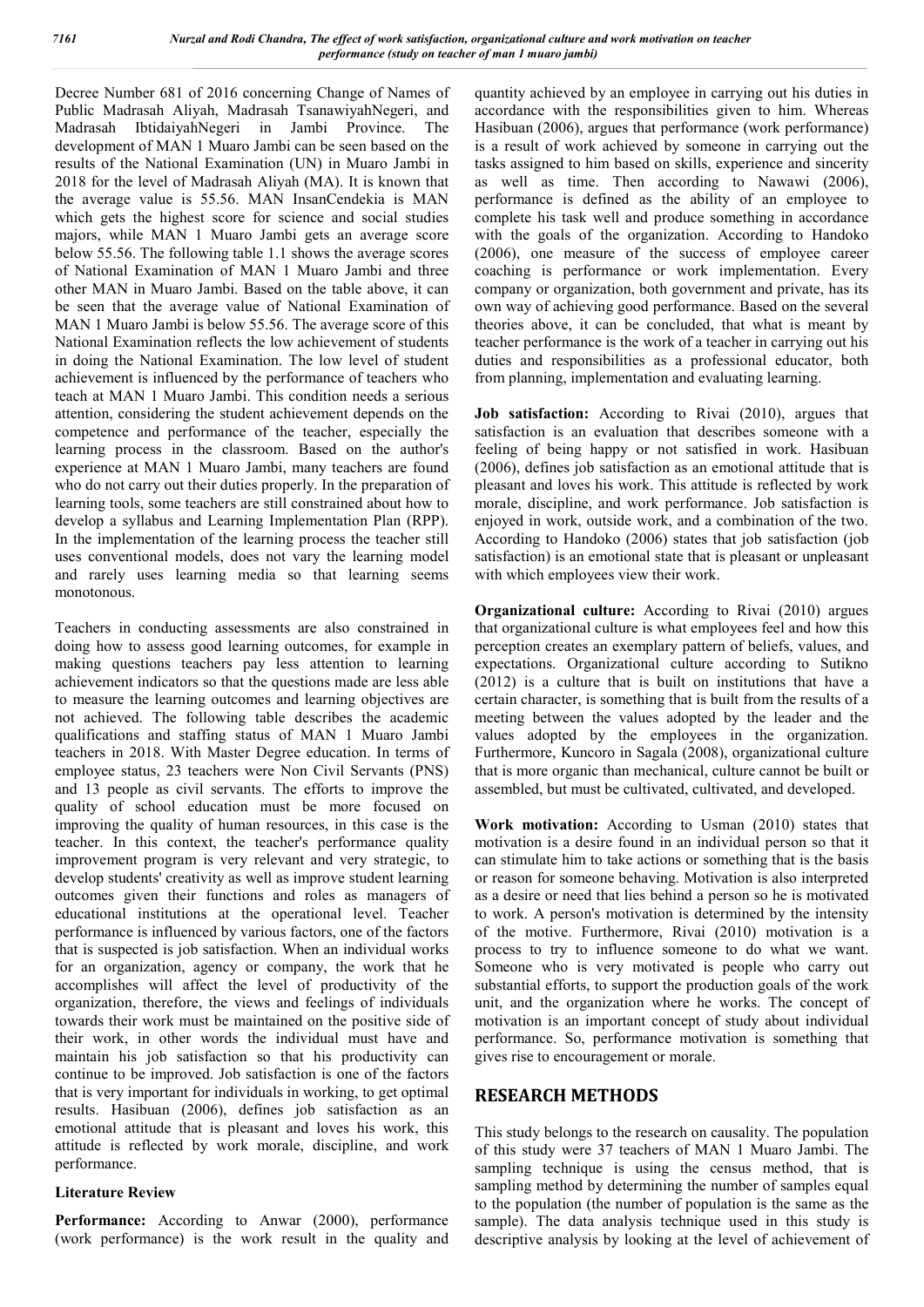respondents, multiple regression analysis. Next is to test the hypothesis by using the F test and t test.

## **RESULTS AND DISCUSSION**

To test the instrument, it is necessary to use validity and reliability tests. Next, the normality test and classic assumption test that consist of normality test and homogeneity test. From the results of the above tests found a valid, reliable and normal data and meet the requirements of the classical assumptions. From the descriptive results of statistical research variables it was found that the performance variable had an average score of 4.25 with a total achievement of 85% respondents. It can be concluded that overall the teacher performance variable is in the high category. Furthermore, the average score of the job satisfaction variable was 3.69 with a total achievement of 73.78%. It can be concluded that overall the job satisfaction variables in the medium category. The organizational culture variables have an average score of 3.75 with a total achievement of respondents of 75.1%. It can be concluded that organizational culture is in the medium category. Work motivation variables have the achievement of respondents 75.06% with an average score of 3.75. It can be concluded that work motivation variables are also in the medium category.

#### **Hypothesis Testing**

**Multiple Linear Regression Analysis:** Multiple regression analysis is used to determine how much the influence of some independent variables on the dependent variable. The purpose of conducting multiple linear regression analysis in this study was to determine the effect of job satisfaction, organizational culture and work motivation on the performance of teachers of MAN 1 Muaro Jambi, the following table show the results of multiple linear regression testing:

Based on the results of data analysis, multiple regression equations can be written as follows:

 $Y = a + b1X1 + b2X2 + b3X3 + eY = 61,533 + 0,468 X1 +$  $0.391$  X2 + 0.45 X3

The coefficient values in the regression equation above can be explained as follows:

The constant value of 61,533 indicates the value of the dependent variable before or without being influenced by the independent variable. Where if the variable job satisfaction, organizational culture and work motivation is worth 0 then the performance variable is worth 61,533. The regression coefficient of job satisfaction variable of 0.468 which is positive indicates that there is a positive influence on job satisfaction on teacher performance. If the variable job satisfaction increases by one unit will increase teacher performance by 0.468 in each unit or (46.8%), assuming other variables are constant. The regression coefficient of the organizational culture variable of 0.391 which is positive indicates that there is a positive influence of organizational culture on teacher performance. If the organizational culture variable increases by one unit will increase teacher performance by 0.391 in each unit or (39.1%), assuming other variables are constant. Regression coefficient of work motivation variable of 0.45 which is positive indicates that there is a positive influence on work motivation on teacher performance.

If the work motivation variable increases by one unit will increase teacher performance by 0.45 in each unit or (45%), assuming other variables are constant.

**Coefficient of Determination:** The coefficient of determination is used to see how much the influence of independent variable on the dependent variable. Adjusted R2 (Adj R square) value is 0.495. This means that the influence of job satisfaction, organizational culture and work motivation on teacher performance is 49.5%. While the remaining 50.5% is influenced by other variables not included in this research model.

**Statistic t Test:** To test the hypothesis partially, the t test is used, which is to see the effect of each independent variable on the dependent variable. Judging from the results of data analysis, the hypothesis is tested as follows: The regression coefficient of the variable job satisfaction (X1) is 0.468 which is positive with a significance value of 0.024. Significance value is smaller than alpha  $(0.024 \le 0.05)$ . Thus, it can be interpreted that job satisfaction has a significant effect on teacher performance. Therefore the first hypothesis of this study which states that "Job satisfaction has a positive effect on the teacherperformance of MAN 1 Muaro Jambi" is accepted. Thus it is known that the improvement in job satisfaction is believed to be able to improve the performance of teachers of MAN 1 Muaro Jambi. The regression coefficient of the organizational culture variable (X2) is 0.391 which is positive with a significance value of 0.041. Significance value is greater than alpha  $(0.041 \le 0.05)$ . Thus, it can be interpreted that organizational culture has a significant effect on teacher performance. Therefore the second hypothesis of this study which states that "Organizational culture has a positive effect on the teacher performance of MAN 1Muaro Jambi" is accepted. Thus it is known that the high and low level of teacher performance of MAN 1 Muaro Jambi is influenced by organizational culture The regression coefficient of work motivation variable (X3) is 0.45 which is positive with a significance value of 0.040. Significance value is smaller than alpha  $(0.040 \le 0.05)$ . Thus, it can be interpreted that work motivation has a significant effect on teacher performance. Therefore the third hypothesis of this study which states that "Work motivation has a positive effect on the teacher performance of MAN 1Muaro Jambi" is accepted. Thus it is known that the better the work motivation of the teacher in carrying out the task will certainly improve the performance of teachers of MAN 1 Muaro Jambi.

**F Test:** The F test is used to test the hypothesis simultaneously with a certain level of significance of all independent variables on the dependent variable. Based on the results of data analysis, the calculated F value is 12.788 with a significance level of 0,000 or less than 0.05. Thus, it can be concluded that together the variables of job satisfaction, organizational culture and work motivation have a positive effect on the teacher performance of MAN 1 Muaro Jambi. Therefore the fourth hypothesis of this study which states that "job satisfaction, organizational culture and work motivation affect the performance teacher of MAN 1 Muaro Jambi " is accepted.

### **DISCUSSION**

Based on data analysis on the study results, it can be seen how the performance, job satisfaction, organizational culture, work motivation of teacher MAN 1 Muaro Jambi.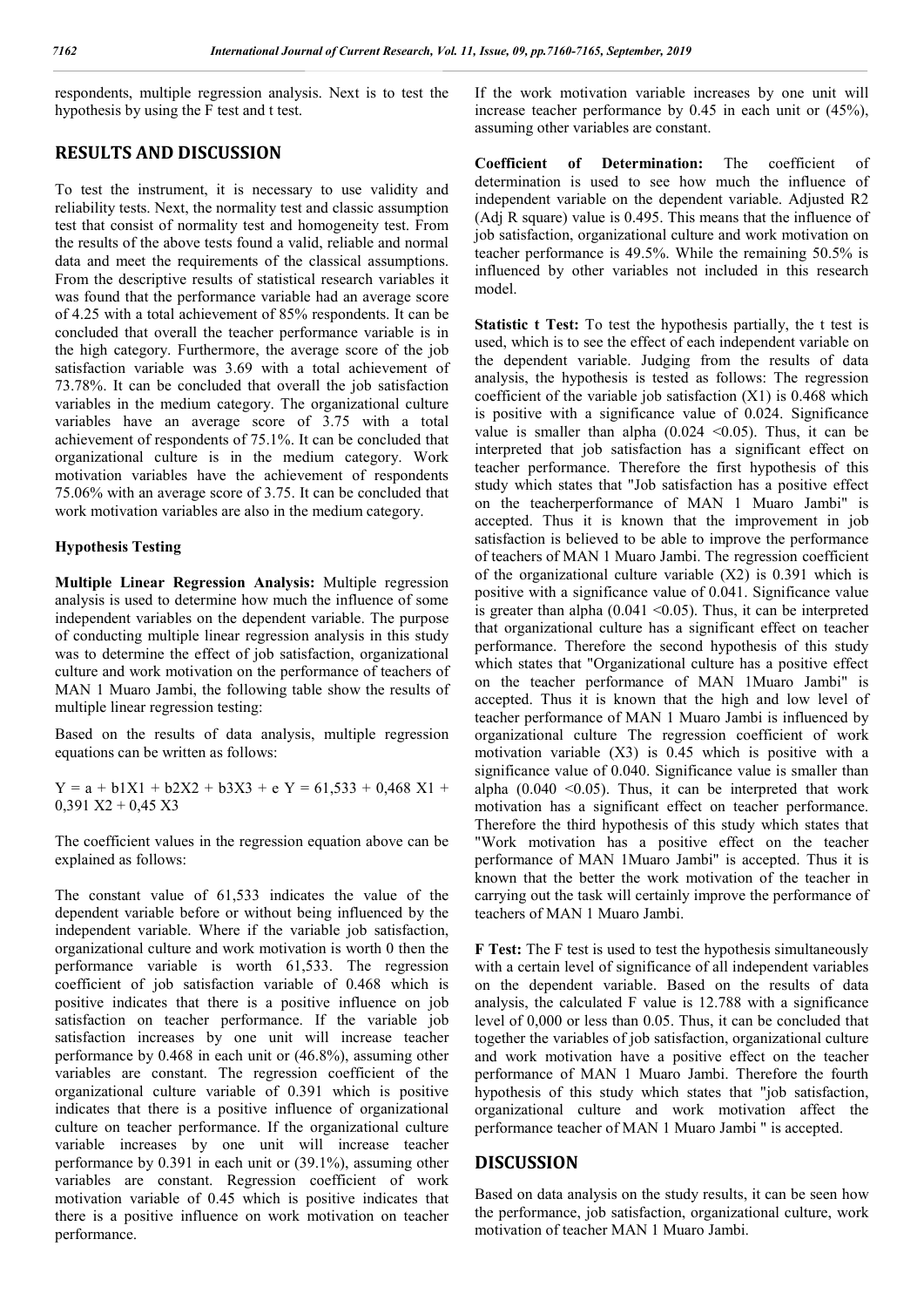**Table 1. The Average of UN of MAN 1 Muaro Jambi and 3 others in Muaro Jambi**

| Name of MAN              | The Average of National Examination Value |                |  |
|--------------------------|-------------------------------------------|----------------|--|
|                          | Science                                   | Social Studies |  |
| MAN 1 Muaro Jambi        | 48,80                                     | 48.61          |  |
| MAN 2 Muaro Jambi        | 54,56                                     | 50,02          |  |
| MAN 3 Muaro Jambi        | 48,41                                     | 46,66          |  |
| MAN Insan Cendikia Jambi | 69.75                                     | 71.56          |  |

Source: Education Office of Jambi Province, 2018.

**Table 2. Academic Qualifications and Staffing Status for Teachers of MAN 1 Muaro Jambi**

| <b>Staff Status</b> | Academic Qualification |    | Amount (person) |  |
|---------------------|------------------------|----|-----------------|--|
|                     | S1                     | S2 |                 |  |
| GroupIVa            |                        | 2  |                 |  |
| GroupIIIa           |                        |    |                 |  |
| GroupIIIb           |                        |    |                 |  |
| GroupIIIc           |                        |    |                 |  |
| GroupIIId           |                        |    |                 |  |
| Non PNS             | 23                     |    | 23              |  |
| Total               | 33                     |    | 36              |  |

Source: Secondary Data, MAN 1 Muaro Jambi, 2018



**Figure l. Conceptual Framework**

The teacher performance of MAN 1 Muaro Jambi is in the good / high category, which is seen from the indicators of planning, implementation, evaluation and follow-up of learning. 2) The organizational culture of Teacher of MAN 1 Muaro Jambi is in the fairly good / moderate category, which is seen from the indicators of bureaucratic and traditional practices. 3) Work motivation of Teacher of MAN 1 Muaro Jambi is in the fairly good / moderate category, which is seen from the indicators of the needs of achievement, habit and affiliation. 4) Job satisfaction of teachers of MAN 1 Muaro Jambi is in the fairly good / moderate category, which is seen from the indicators of satisfaction with salaries, promotions, coworkers, supervisors, and jobs.

**The Effect of Job Satisfaction on Performance:** The following hypothesis test is also intended to find out and analyze whether there is a significant effect of job satisfaction on performance, or to find out whether the job satisfaction that exists in the teacher in carrying out his work is also able to maintain and improve his performance in work. Based on the multiple linear regression analysis carried out previously in Table 3, the research findings state that there is a significant positive effect on job satisfaction on teacher performance with a regression coefficient of 0.468. The direction of the relationship or influence between the two variables also has a positive slope, which states if the higher the level of teacher satisfaction on the job, this will also further enhance teacher performance. Conversely, if the teacher's satisfaction is lower, this will also result in lower performance. Job satisfaction has many roles in improving teacher performance.

In addition to improving the quality of teacher work, job satisfaction also plays a role in providing a good example to all school members, especially other teachers. According to Rivai (2010), argues that satisfaction is an evaluation that describes someone with a feeling of being happy or not satisfied in work. Hasibuan (2005), defines job satisfaction as an emotional attitude that is pleasant and loves his work. This attitude is reflected by work morale, discipline, and work performance. Job satisfaction is enjoyed in work, outside work, and a combination of the two. An individual in working for an organization, agency or company then the work result that he accomplishes will affect the level of productivity of the organization. Therefore, the views and feelings of individuals towards their work must be maintained on the positive side of their work, in other words the individual must have and maintain his job satisfaction so that his productivity can continue to be improved.

The results of this study are also consistent with the research conducted by Ida AyuBrahmasari and Agus Suprayetno (2008) on employees of PT. Pei Hai International Wiratama Indonesia, shows that job satisfaction has a positive and significant influence on company performance. Then the research conducted by Muhammad Nur Jamaluddin Al Afghoni and Amin Wahyudi (2011) on the performance of teachers at the Kuripan Elementary School in Purwodadi Subdistrict, his research findings show that job satisfaction has a positive and significant effect on teacher performance. And research findings conducted by Mini Setiyarti and Mulyanto (2013) on the performance of hospital employees of Orthopedics Hospital Prof. Dr. R. Soeharso Surakarta, shows that job satisfaction has a positive and significant influence on employee performance. Based on the description above, it can be concluded that the existence of job satisfaction will be able to improve teacher performance, the higher the level of teacher job satisfaction, the higher the teacher's performance, on the contrary the lower the teacher's job satisfaction, the lower the teacher's performance. Thus there is an influence between teacher job satisfaction on teacher performance.

**The Effect of Organizational Culture on Performance:** The following testing hypothesis statement is to assess whether there is a significant influence of organizational culture on performance, or to measure how much the impact of Organizational Culture support that exists in the school in growing and improving the teacher performance. In accordance with the results of multiple linear regression analysis in Table 3 above, information is obtained, stating that there is a significant positive effect of organizational culture on teacher performance with a regression coefficient of 0.391. Where the relationship and influence of these two variables have a positive slope that shows if the higher the support of organizational culture in the school to help implement the work of the teacher, it will directly affect the higher performance shown by the teacher in the implementation of tasks and work. But on the contrary if the lower the support of the existing organizational culture in the school in helping the implementation of the teaching and learning process carried out by the teacher, then this will also have an impact on the decline in teacher performance in carrying out their duties. This finding indicates that it is very necessary to support the organizational culture in achieving the objectives of implementing a work as well as overall organizational goals. According to Rivai (2010) argues that organizational culture is what employees feel and how this perception creates an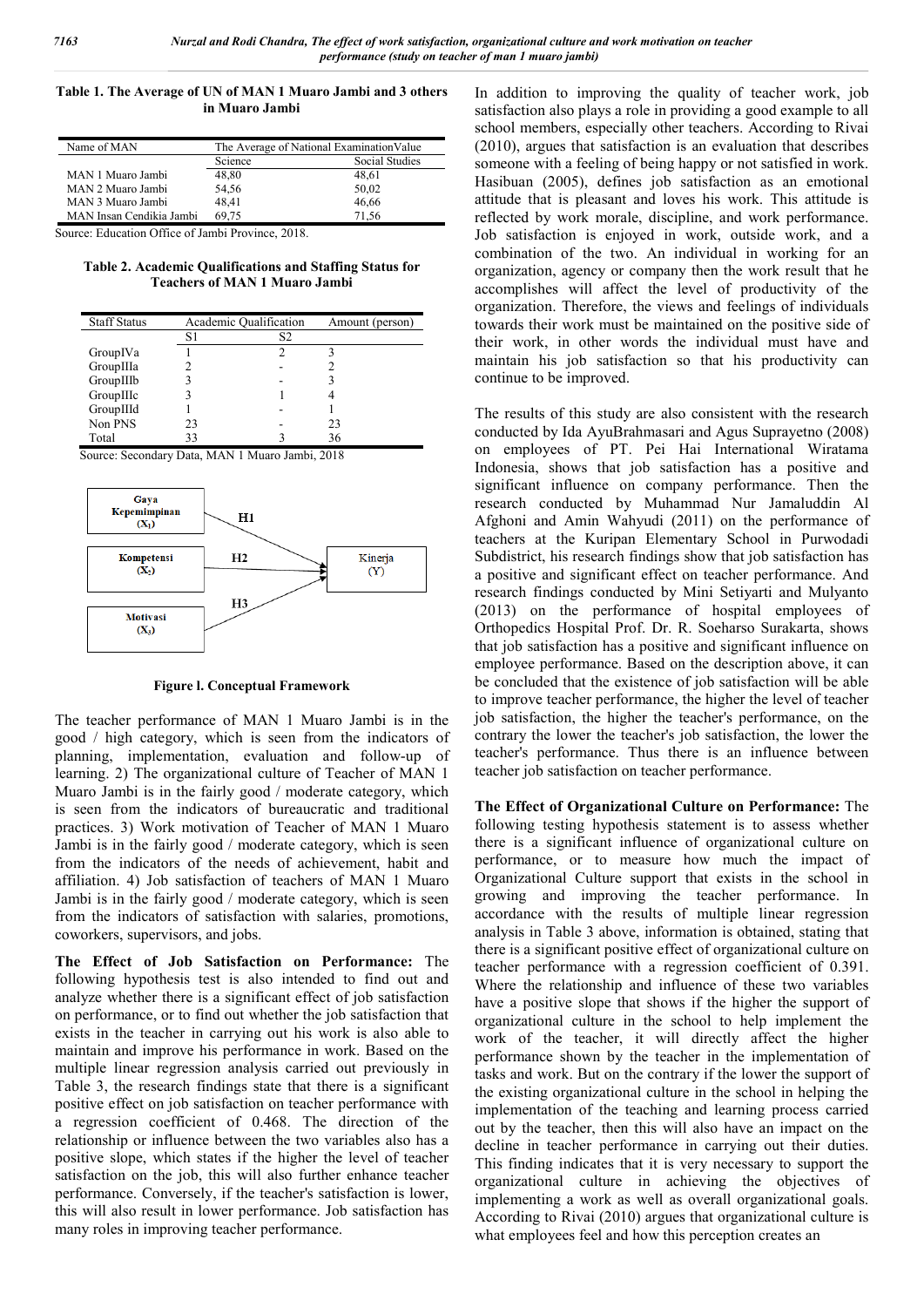| Dependent Variable      | Independent Variable           | Reg. Coefficient | Sig.  | Information              |
|-------------------------|--------------------------------|------------------|-------|--------------------------|
| Teacher performance (Y) | Constants (a)                  | 61,533           |       |                          |
|                         | Job satisfaction $(X_1)$       | 0,468            | 0,024 | Significant              |
|                         | Organizational culture $X_2$ ) | 0.391            | 0.041 | Significant              |
|                         | Work motivation $(X_3)$        | 0,450            | 0,040 | Significant              |
|                         | F count                        | 12,778           | 0.000 | $\overline{\phantom{a}}$ |
|                         | Adi $\mathbb{R}^2$             | 0.495            |       |                          |

**Table 3. The Results of Multiple Regression Analysis**

#### Source: Appendix 7

exemplary pattern of beliefs, values, and expectations. Organizational culture can support or delay the progress of the organization and is seen as improving performance. With a well-organized organizational culture, the teachers will be easier to carry out their duties and jobs and will be able to improve job satisfaction better in the teacher himself. The results of this study are also consistent with the results of research conducted by Sri Porwani (2010) on employees of PT. Tambang Batubara Bukit AsamTanjungEnim, shows that organizational culture has a positive and significant influence on employee performance. Furthermore, research conducted by Ida AyuBrahmasari and AgusSuprayetno (2008) on employees of PT. Pei Hai International Wiratama Indonesia, shows that organizational culture has a positive and significant influence on company performance. Then the results of a study conducted by Widodo (2011) on the performance of the teachers of SD BPK PenaburTasikmalaya, showed that organizational culture had an influence on teacher performance of SP BPK PenaburTasikmalaya of 34.60. Based on the description above, it can be concluded that the existence of a good organizational culture will be able to improve teacher performance, the better the level of organizational culture, the higher the teacher's performance, conversely the lower the level of organizational culture, the lower the teacher's performance. Thus there is a direct influence of organizational culture on teacher performance.

**The Effect of Work Motivation on Performance:** This hypothesis test aims to find out and analyze whether there is a significant effect of work motivation on performance, or to measure how much the impact of work motivation that a teacher has in providing results in the implementation of his work at school. In accordance with the results of multiple linear regression analysis that has been done above in table 3, this analysis found that there was a significant positive effect of work motivation on teacher performance with a regression coefficient of 0.45. Where the relationship and influence between these two variables has a positive slope, which can be explained if the better or higher motivation of work that the teacher has in supporting the implementation of work, then this is believed to also have an impact on increasing teacher performance in the implementation of their work. Likewise, if the lower motivation of work that the teacher has, this will also have an impact on the lower performance the teacher has in carrying out his work. People who have high work motivation tend to have a high score in completing tasks and oriented to goals and success and are often faster and oriented towards the future, reality and often feel afraid of failing to complete work and reject words related to failure, also always appreciate the results of other people's work and innovation.

According to Usman (2010) states that motivation is a desire found in an individual person so that it can stimulate him to take actions or something that is the basis or reason for someone behaving.

Motivation is also interpreted as a desire or need that lies behind a person so he is motivated to work. The results of this study are also consistent with the results of a study conducted by Widodo (2011) on the teacher performance at SD BPK PenaburTasikmalaya, showing that work motivation has an influence on the performance of teachers of SP BPK PenaburTasikmalaya of 64.70. Furthermore, the results of research conducted by Kartono and Untung Sriwidodo (2009) on the performance of private junior high school teachers in TegowanuSubdistrict, Grobogan Regency, found that work motivation coefficients had a positive effect on teacher performance. And the research conducted by Agus Pramono and Alwi Suddin (2011) on the performance of teachers at the Christian Middle School, Vocational School and High School in Grobogan Regency, the findings of his research show that work motivation has an influence on teacher performance. Based on the description above, it can be concluded that with high teacher motivation, it will be able to improve teacher performance, the higher the teacher's work motivation, the higher the teacher's performance, on the contrary the lower the teacher's work motivation, the teacher's performance will be lower. Thus there is an influence between work motivation on teacher performance.

The Effects of Job Satisfaction, Organizational Culture, and Work Motivation on Performance Together Based on the results of data analysis, it is obtained that F value is 12.788 with a significance level of 0,000 or less than 0.05. Thus, it can be concluded that together the variables of job satisfaction, organizational culture and work motivation have a positive effect on the performance of teachers of MAN 1 Muaro Jambi. Proven that job satisfaction, organizational culture and work motivation have a significant effect on employee performance. If simultaneously variable work satisfaction, organizational culture and work motivation are changed, it will improve employee performance. The results of this study are also consistent with the results of research conducted by Intan Ratnawati (2012), Fajar Budiarto, Sulaefi, Tri Maryati (2016) and Munir (2013) who concluded that organizational culture, motivation and job satisfaction affect employee performance.

#### **Conclusion**

Based on data analysis and interpretations that have been submitted in the previous chapter, some conclusions can be raised from the results of this study as follows: Job satisfaction has a significant effect on teacher performance. This means that the more job satisfaction increases the more the teacher's performance in MAN 1 Muaro Jambi. Organizational culture has a significant effect on teacher performance. This means that the more conducive the organizational culture, the higher the teacher's performance of MAN 1 Muaro Jambi. Work motivation has a significant effect on teacher performance. This means that the higher work motivation, the higher the teacher's performance of MAN 1 Muaro Jambi.